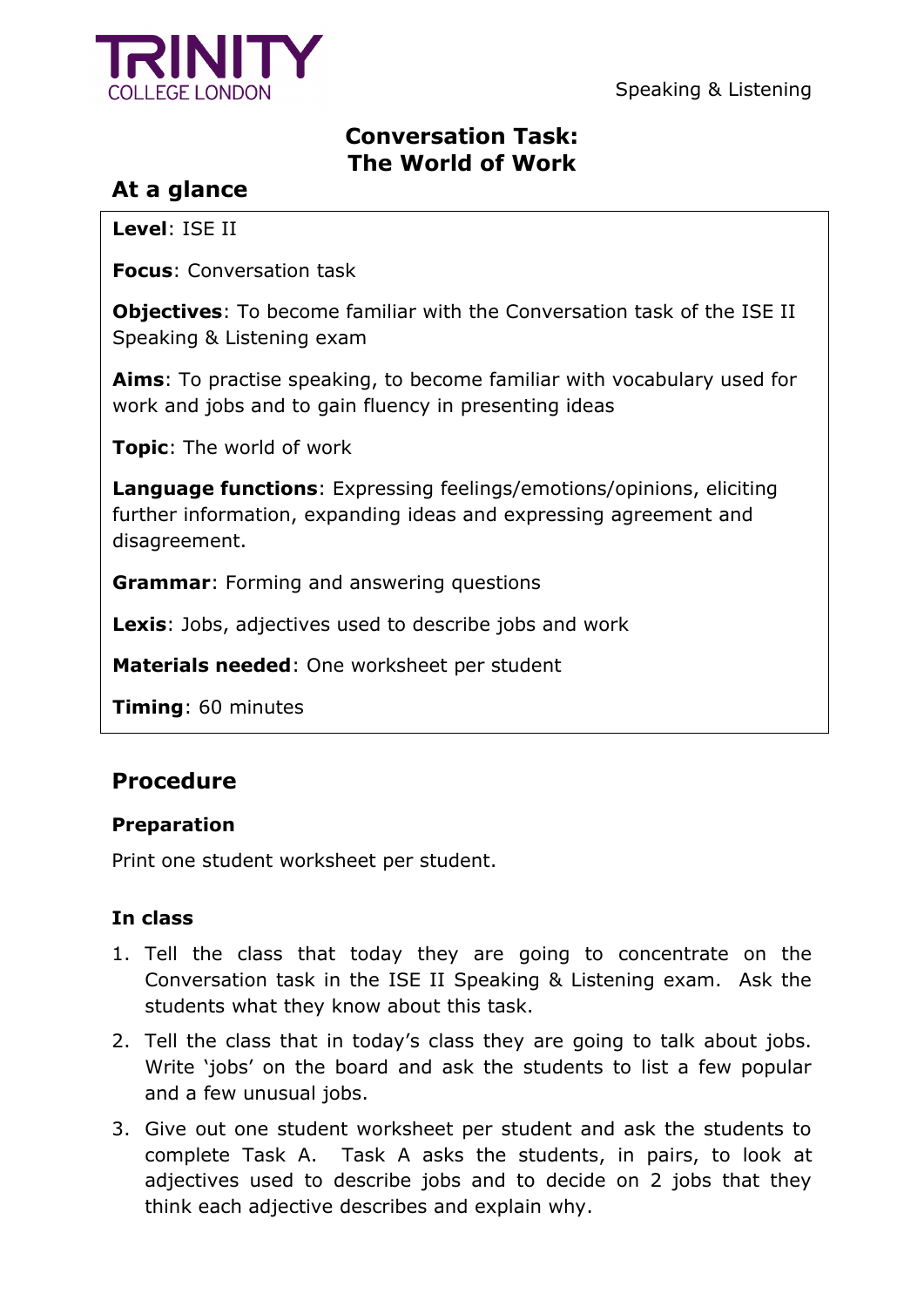

- 4. Whilst the students are completing Task A, walk around and monitor to make sure the students are doing the task in English and to listen to what they are saying. Once they have finished the task, write up some of the jobs on the board. Check that everyone understands the meaning of the jobs.
- 5. Write on the board 'Speed Dating' and ask the students if they know what it is.

## **Description of speed dating**:

In Speed Dating, people wanting to find a boyfriend/girlfriend are all together in one room All the boys/men sit at tables around the edge of the room, the girls move around starting at one end and each girl has 3 minutes to talk to each boy. They all write 'yes' or 'no', 'like' or 'don't like' on their own paper. At the end, everyone gives their paper to the organiser who arranges for the ones who said they liked each other to get their email or phone number.

- 6. Tell the students they are going to do 'Speed Job Interviews'. So it will be exactly the same format but the ones who don't move are the interviewers and the ones moving around are the people wanting a job.
- 7. Before they start the 'Speed Job Interviews', ask the students to look at the jobs in Task B and to complete the table. Give the students approximately ten minutes to do this and then feedback in open-class.
- 8. Then give the students ten minutes in their pairs to brainstorm some popular interview questions. For example:
	- Why do you want this job?
	- What are your qualifications?
	- Are you prepared to work hard?
	- Are you available 24/7?
	- What had you done before your last job?
	- If I contact your last employer what will he/she say about you?
	- If you hadn't applied for this job what other type of job would you have applied for?

Ask the students to be a bit creative. Write up some of the more interesting questions on the board.

9. Set the classroom up, divide the class into two groups: interviewers and candidates and begin the activity. The interviewers should write some notes about the candidates that they interview (See Task C). Each interview should last three minutes. Those being interviewed should choose a different job for each interview that they carry out. Once the interview has finished, the teacher should shout 'stop' and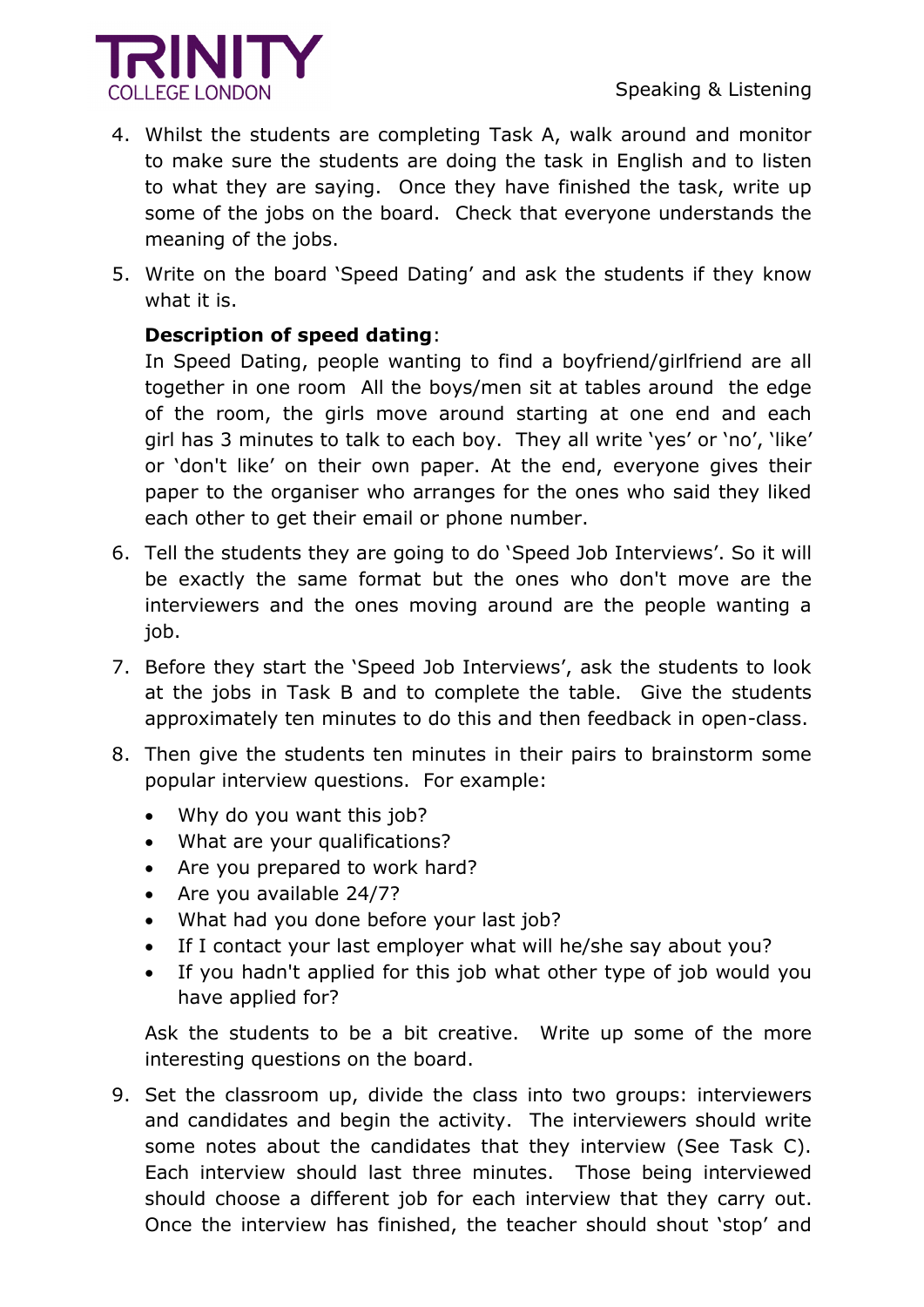

ask the candidate to move to the next interviewer. You could ask the students to repeat this phase a total of six times.

- 10.Whilst the interviews are taking place, monitor the students and make a note of the common errors.
- 11.Address the common errors once the students have completed this part of the lesson by writing them on the board and asking the students to correct them.
- 12.Now put the students in groups of three and give them the conversation topics (see Task D). Ask each group to choose one topic and discuss it. Whilst they are discussing the topic, choose one student to interrupt from time to time to interrupt the flow of the conversation. This is to encourage the students to get used to someone interrupting and to encourage the students to keep the conversation going (this is something that could happen in the speaking test). Whilst they are completing this activity, walk around and monitor. Go through any common errors.

#### **Extension activity**

The stronger candidates can write an 80-100 word response to a number of the conversation topics.

#### **Further support activity**

If the weaker ones are really struggling with the conversation topics, regroup them in weaker only groups and they can brainstorm ideas of what they could say about the topics without having the conversation.

#### **After class**

Ask the students to choose one of the topics for discussion and to prepare a four minute presentation which they will give to the class in the next lesson. The presentation must show both sides of the argument and come to a conclusion.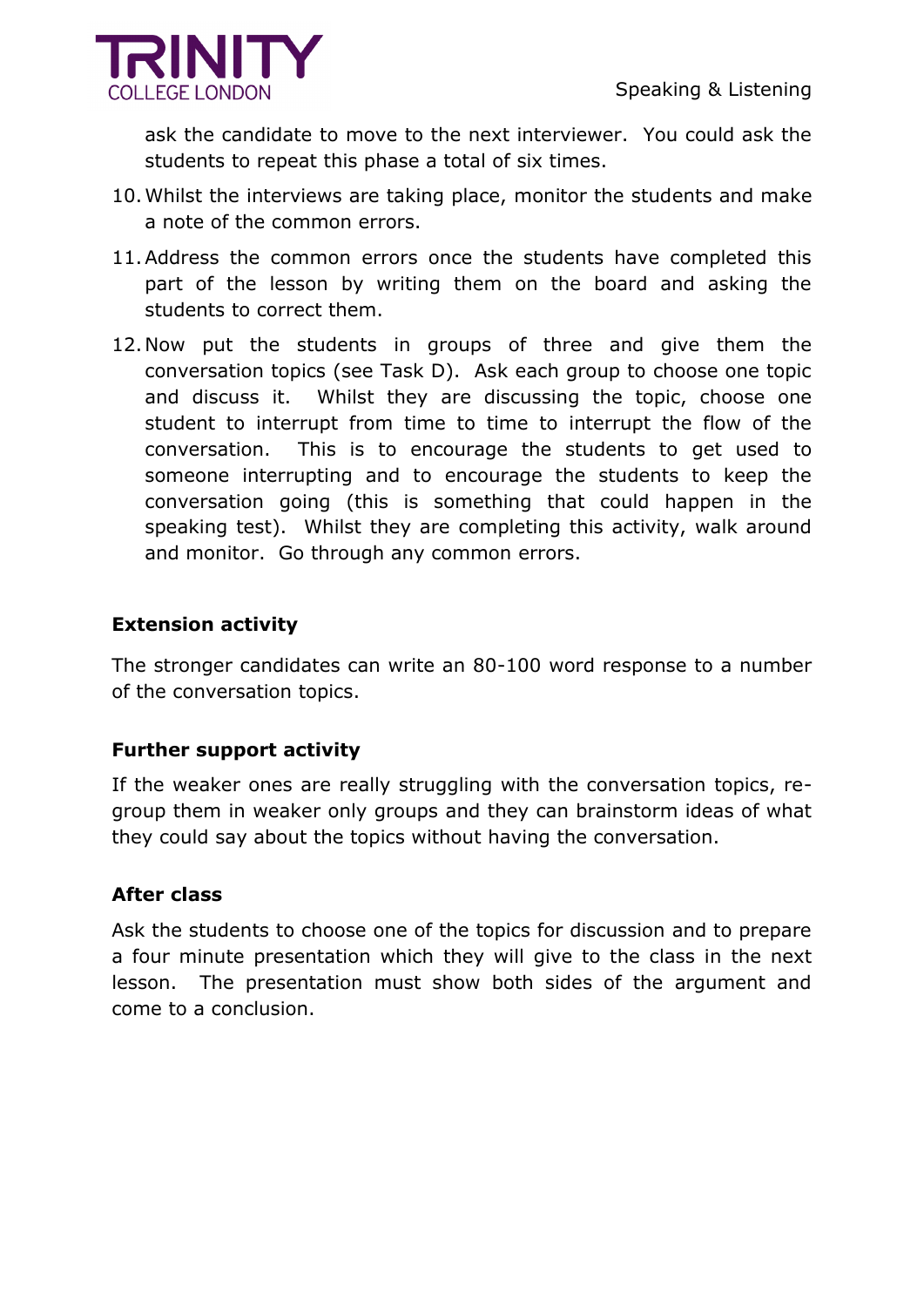

Speaking & Listening

## **Student Worksheet**

# **Conversation Task: The World of Work**

**Task A**

**In pairs think of 2 jobs that you associate with each of the following adjectives. Talk about the jobs and say why you think the adjective describes the job.**

dangerous

exciting

well paid

dirty

boring

challenging

only for men

stressful

interesting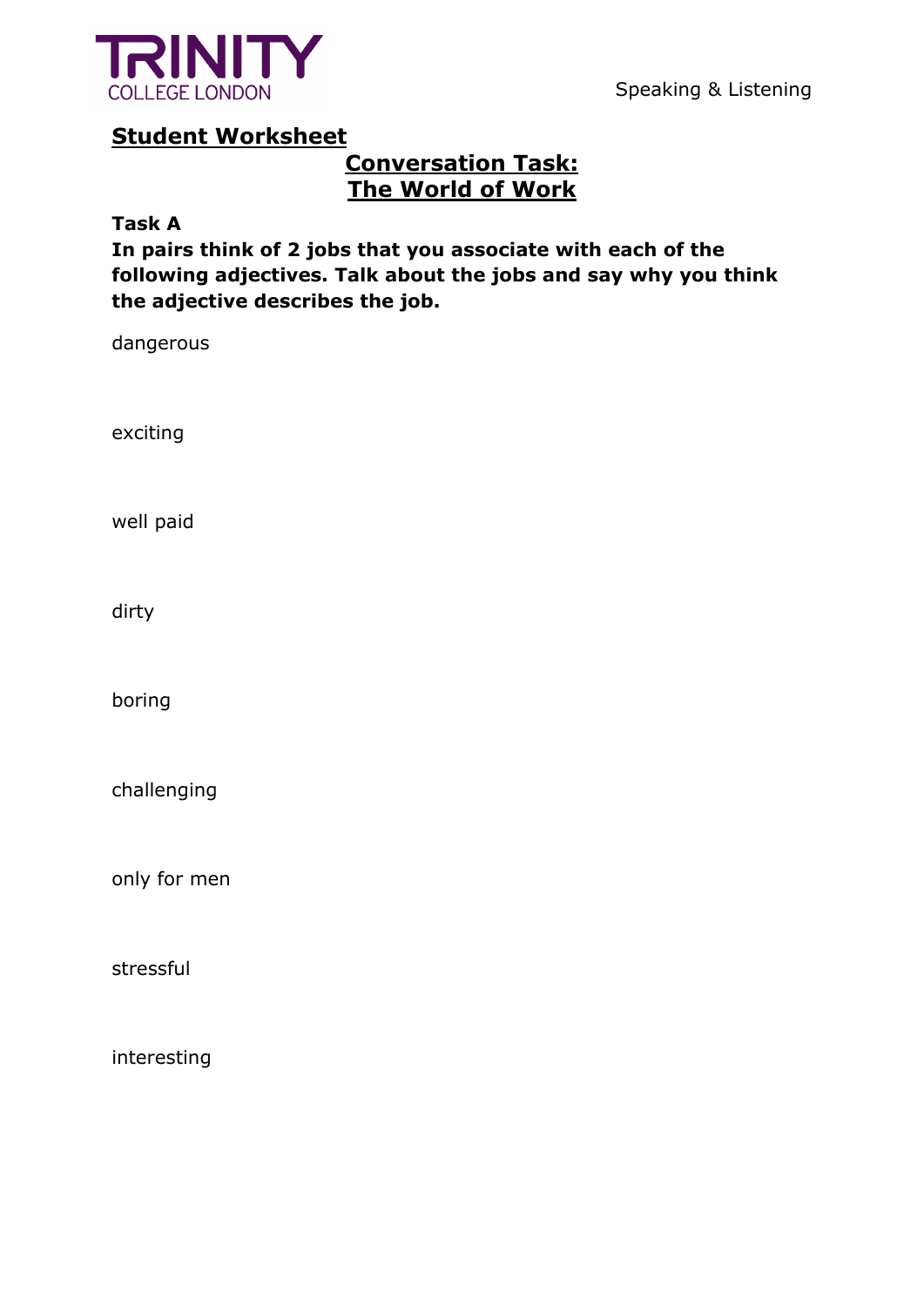

# **Task B - Jobs for Speed Interviewing**

# **Look at the jobs and complete the table.**

| <b>Job</b>           | <b>Skills needed</b> | <b>Experience needed</b> |
|----------------------|----------------------|--------------------------|
| Actor / actress      |                      |                          |
| Footballer           |                      |                          |
| Toilet attendant     |                      |                          |
| President of the USA |                      |                          |
| Astronaut            |                      |                          |
| Doctor               |                      |                          |
| Formula one driver   |                      |                          |
| Stuntman/woman       |                      |                          |
| Politician           |                      |                          |
| Midwife              |                      |                          |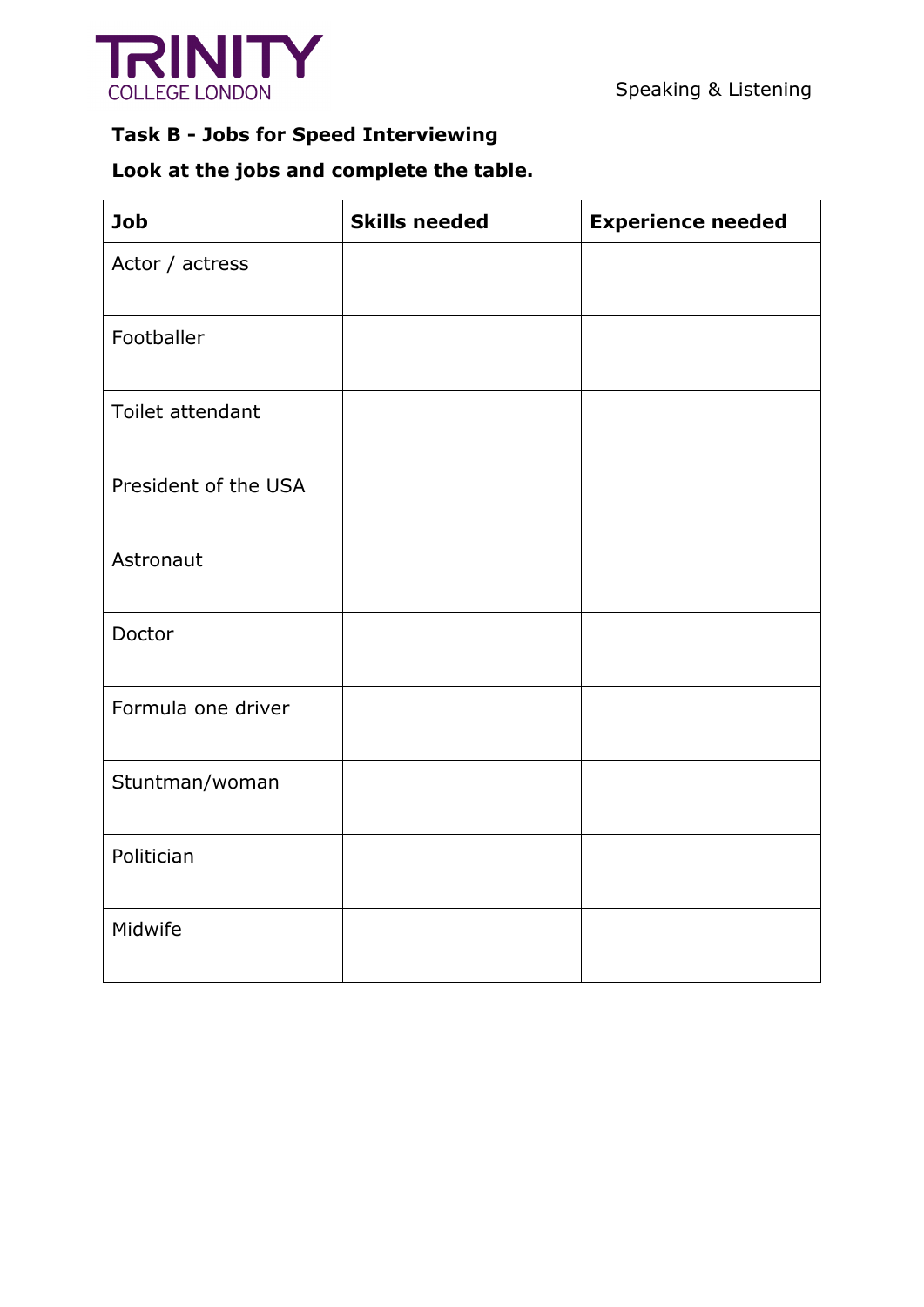

## **Task C - Note cards for interviewers**

| <b>Candidate</b> | Job | <b>How good</b><br>would they be<br>at the job? | Would you give<br>them the job? |
|------------------|-----|-------------------------------------------------|---------------------------------|
|                  |     |                                                 |                                 |
|                  |     |                                                 |                                 |
|                  |     |                                                 |                                 |
|                  |     |                                                 |                                 |
|                  |     |                                                 |                                 |
|                  |     |                                                 |                                 |